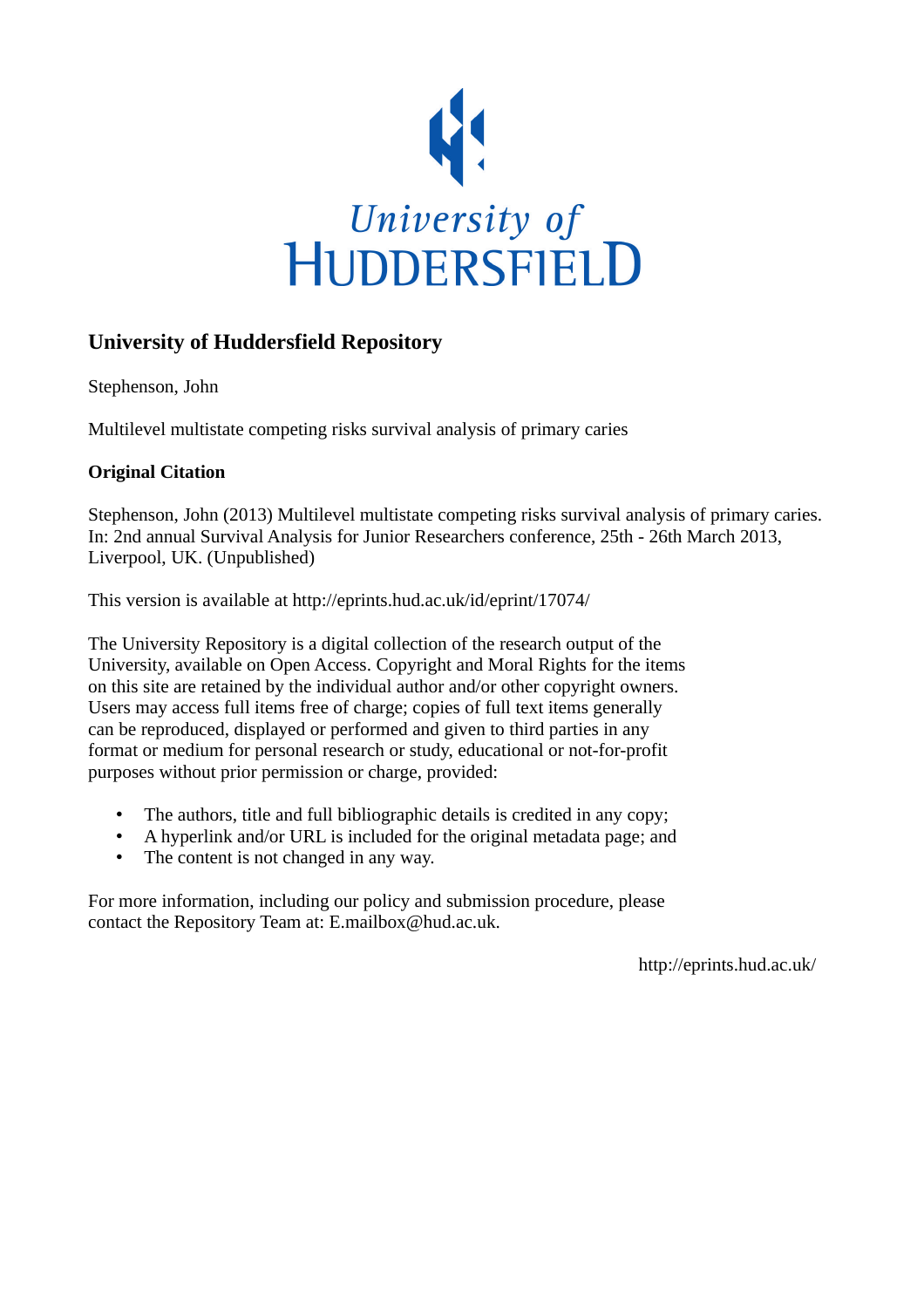

# Multilevel multistate competing risks survival analysis of primary caries

Dr John StephensonSchool of Human & Health SciencesUniversity of HuddersfieldQueensgate

Huddersfield GB-HD1 3DH

J.Stephenson@hud.ac.uk

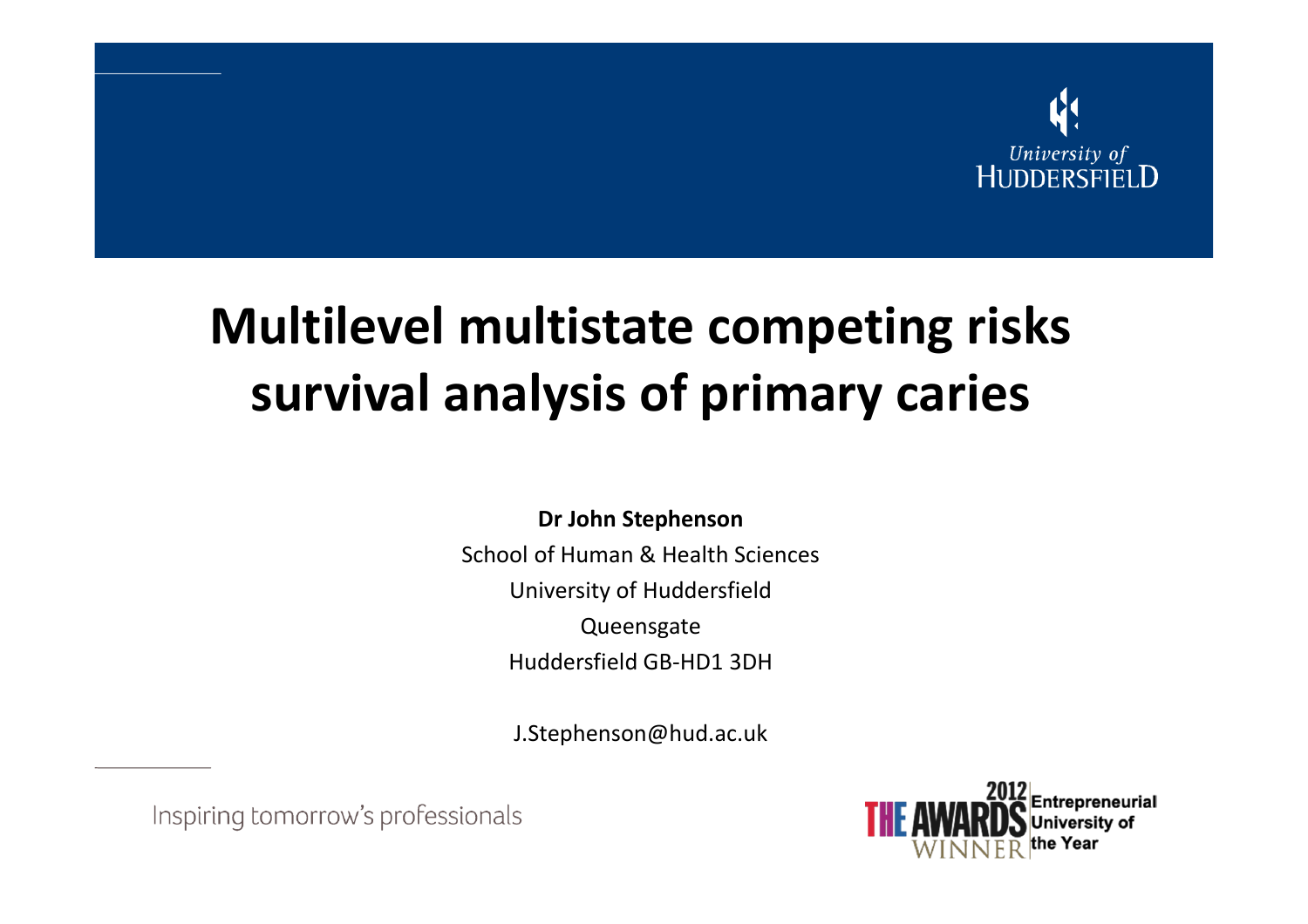# Should dentists fill children's teeth?



Consider a child presenting to a dentist with tooth decay in the primary dentition

Assume the child is not in pain, and there is no evidence of sepsis

The dentist COULD fill the decayed tooth…



…but in a few years' time, it is going to fall out anyway!

So… is filling the tooth actually worthwhile?

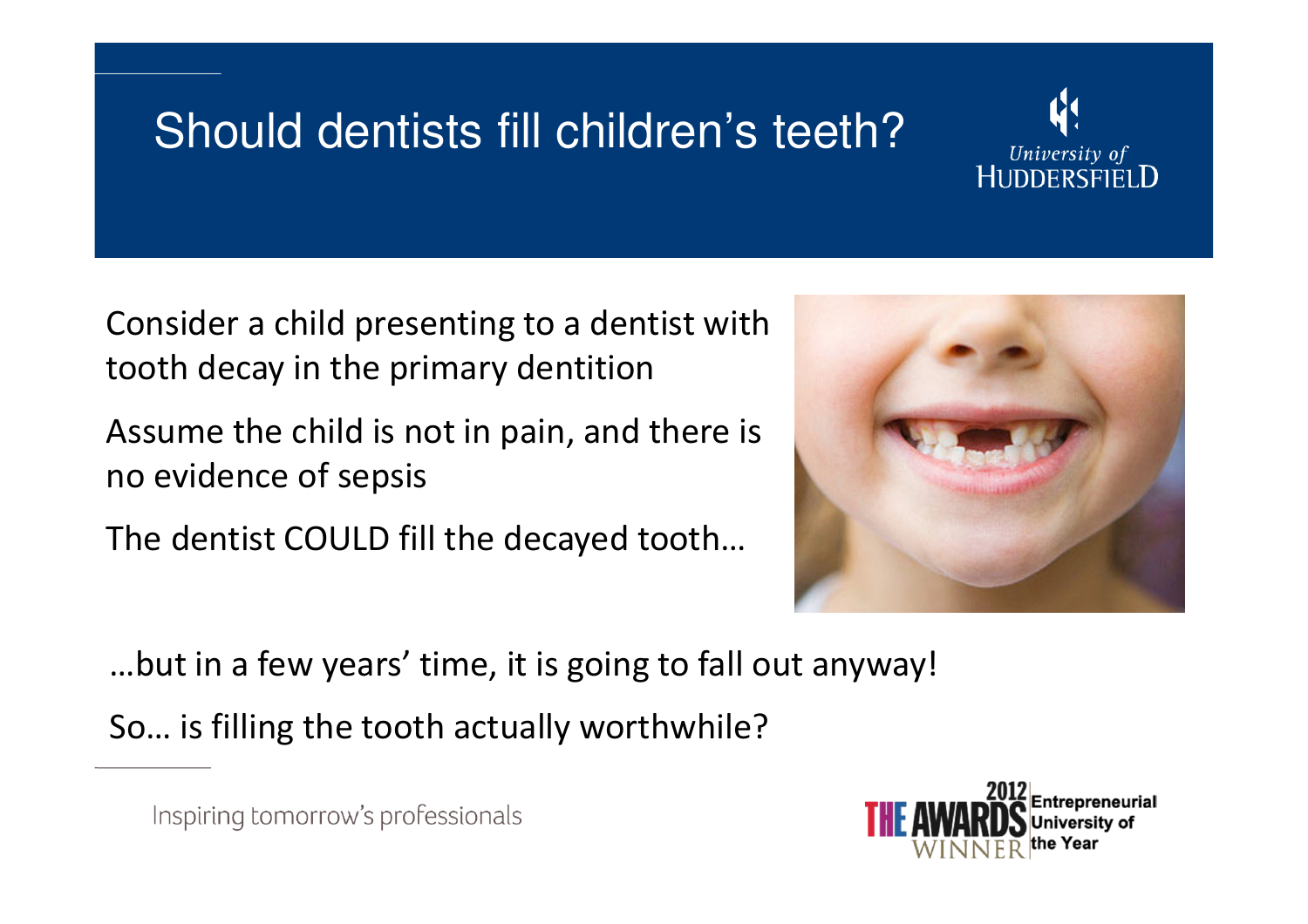#### Restoration strategies



Some dentists follow a policy of "selective restoration" in children

 Symptomless carious teeth allowed to remain in the mouth untreated

Others follow "traditional" restoration strategies



Aim to assess the value of restoring symptomless primary teeth, using a suitable data set and survival analysis model for childhood caries

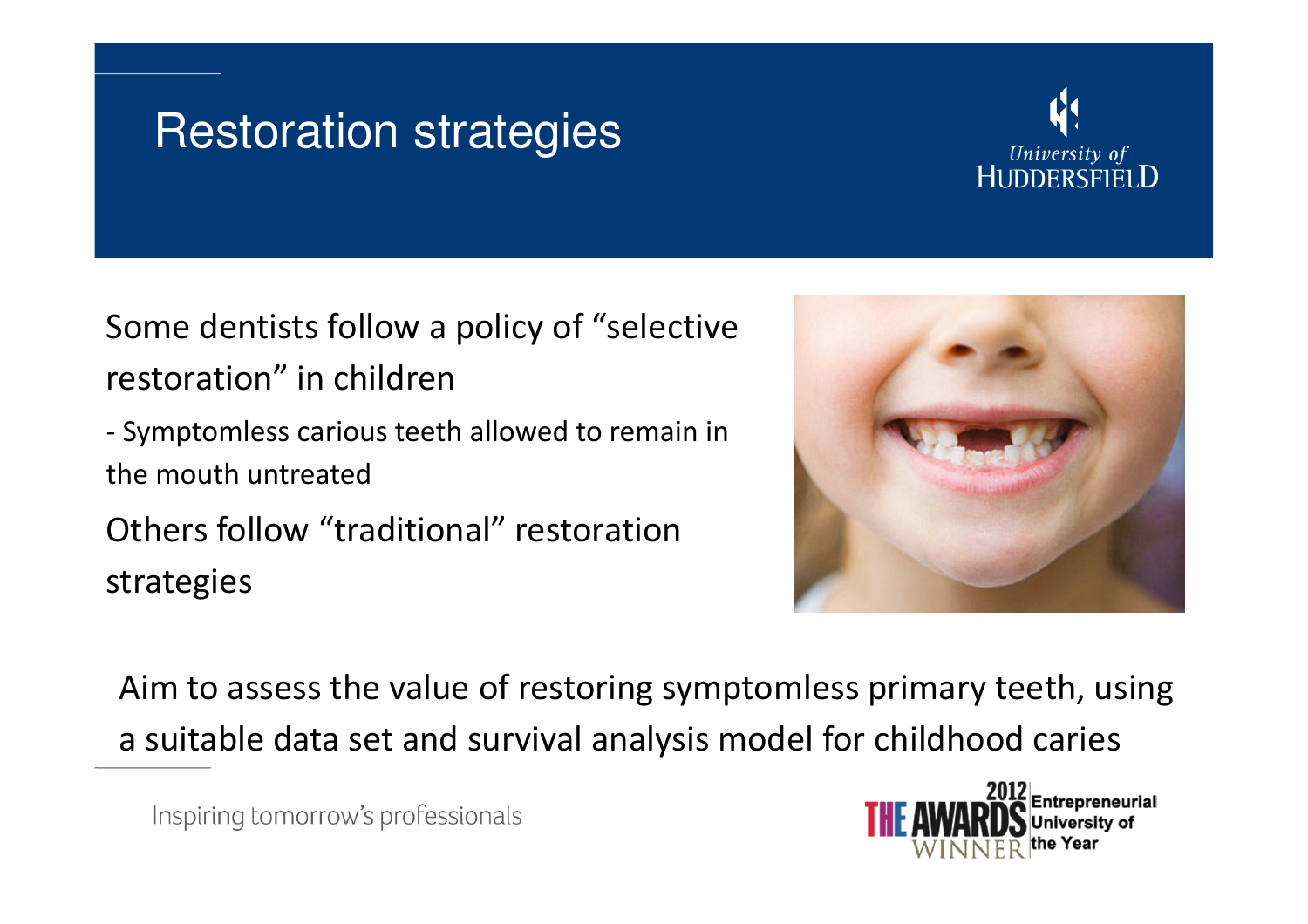### The Cardiff cohort study



- • 4-year cohort study undertaken by Cardiff University School of Dentistry collected data on 2654 children aged 4-6 years at baseline
	- 2408 children completed follow-up
	- Interval-censored data obtained on about 20,000 primary molar teeth and 100,000 molar teeth surfaces
	- Data set augmented by Dental Practice Board records from consenting children (51%)
- • Combined data set used to model primary caries using multilevel multistate competing risks survival analysis methods

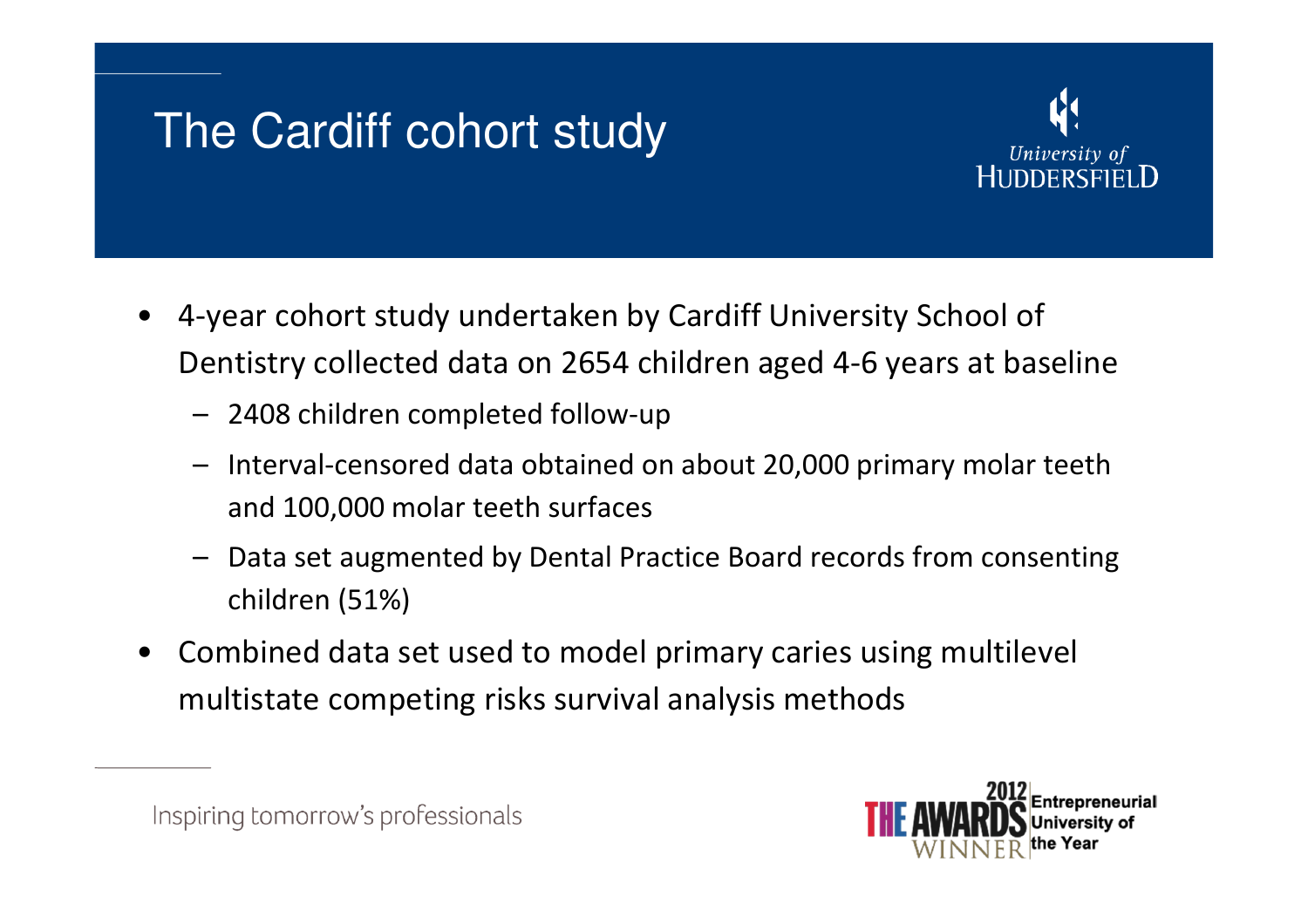### Demographic data



- •Gender
- Social deprivation (measured using the Townsend index)
- $\bullet$  Fluoridation status
	- Children studied from West Midlands (fluoridated water) and South Wales (non-fluoridated water)
- Tooth and surface type
	- Occlusal/non-occlusal surface
	- Maxillary/mandibular  $1<sup>st</sup>$  and  $2<sup>nd</sup>$  primary molars



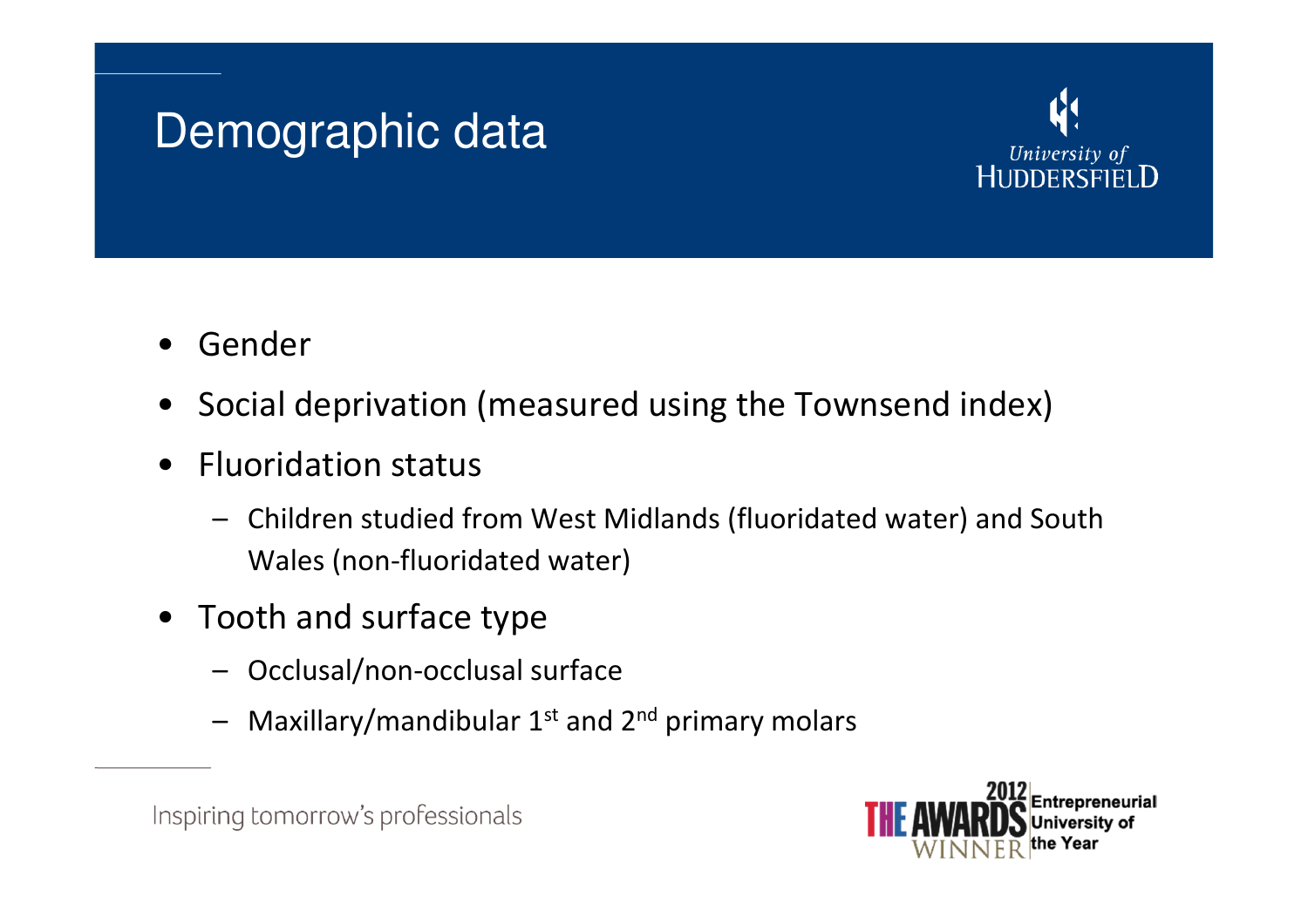#### Multilevel data structure schematic





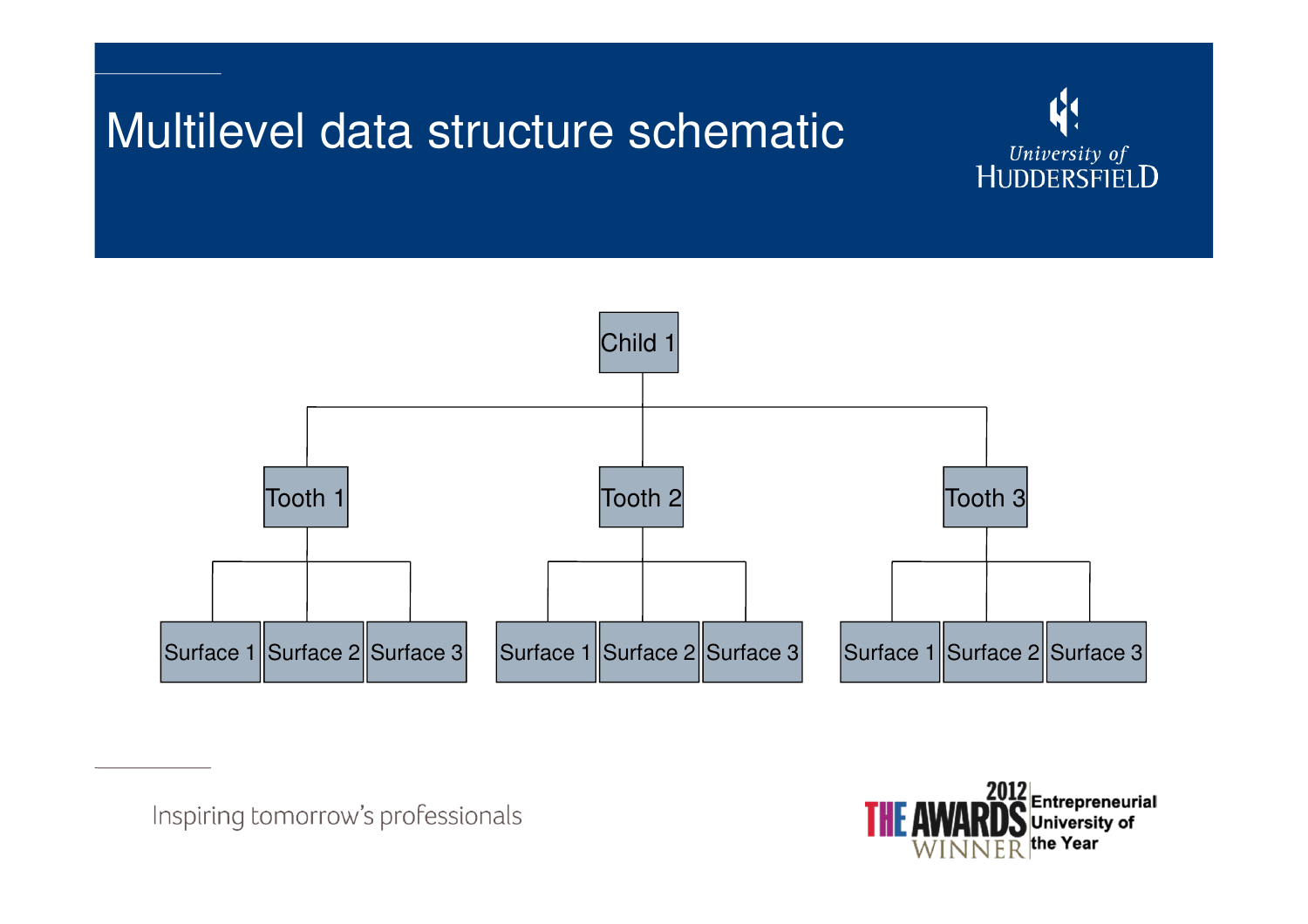

• Sound teeth/surfaces subject to the "competing risks" of caries and exfoliation





University of HUDDERSFIELD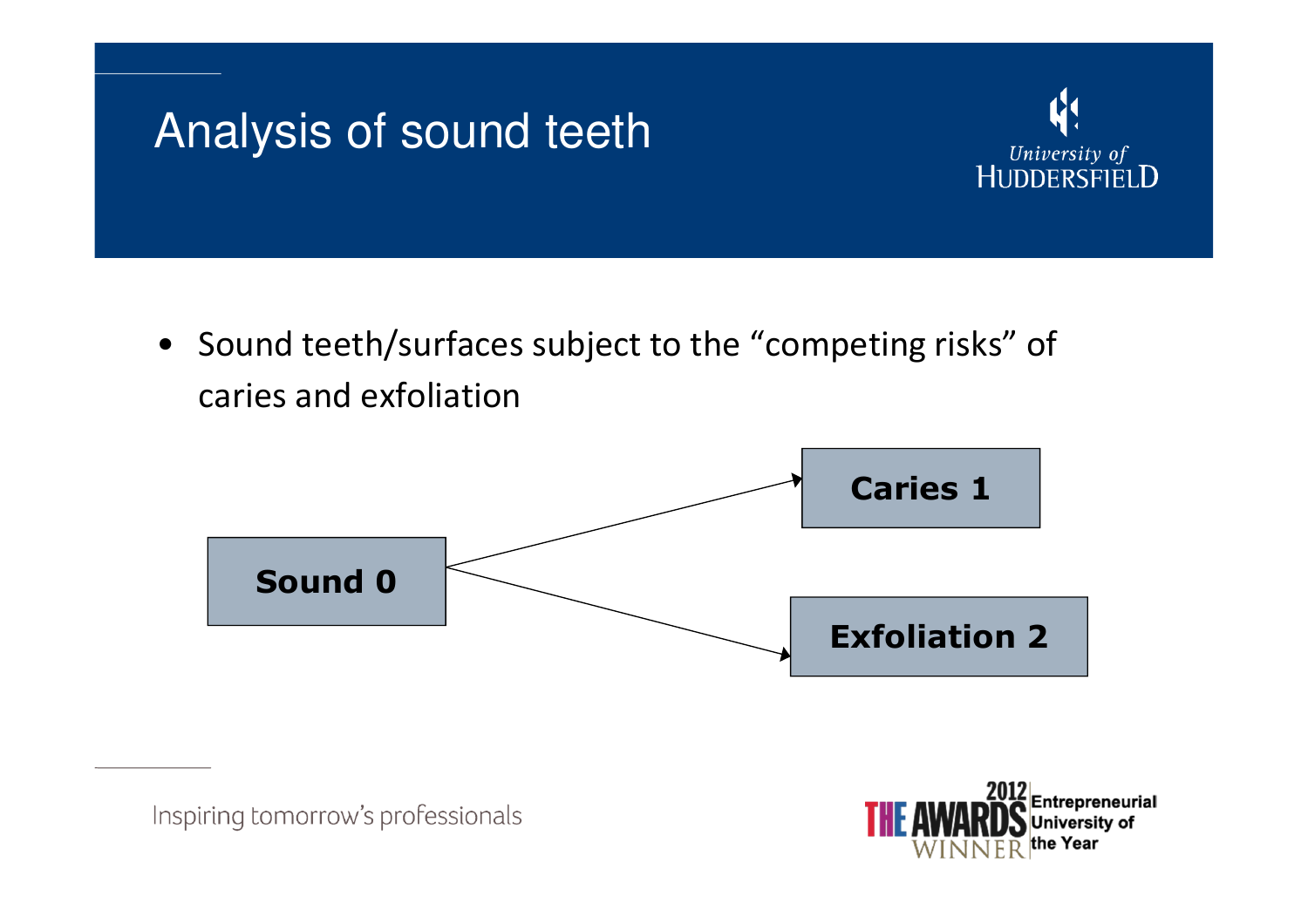#### Subsequent transitions



- Exfoliation is absorbing state
- Teeth in state Carious may experience further transitions (multistate model)



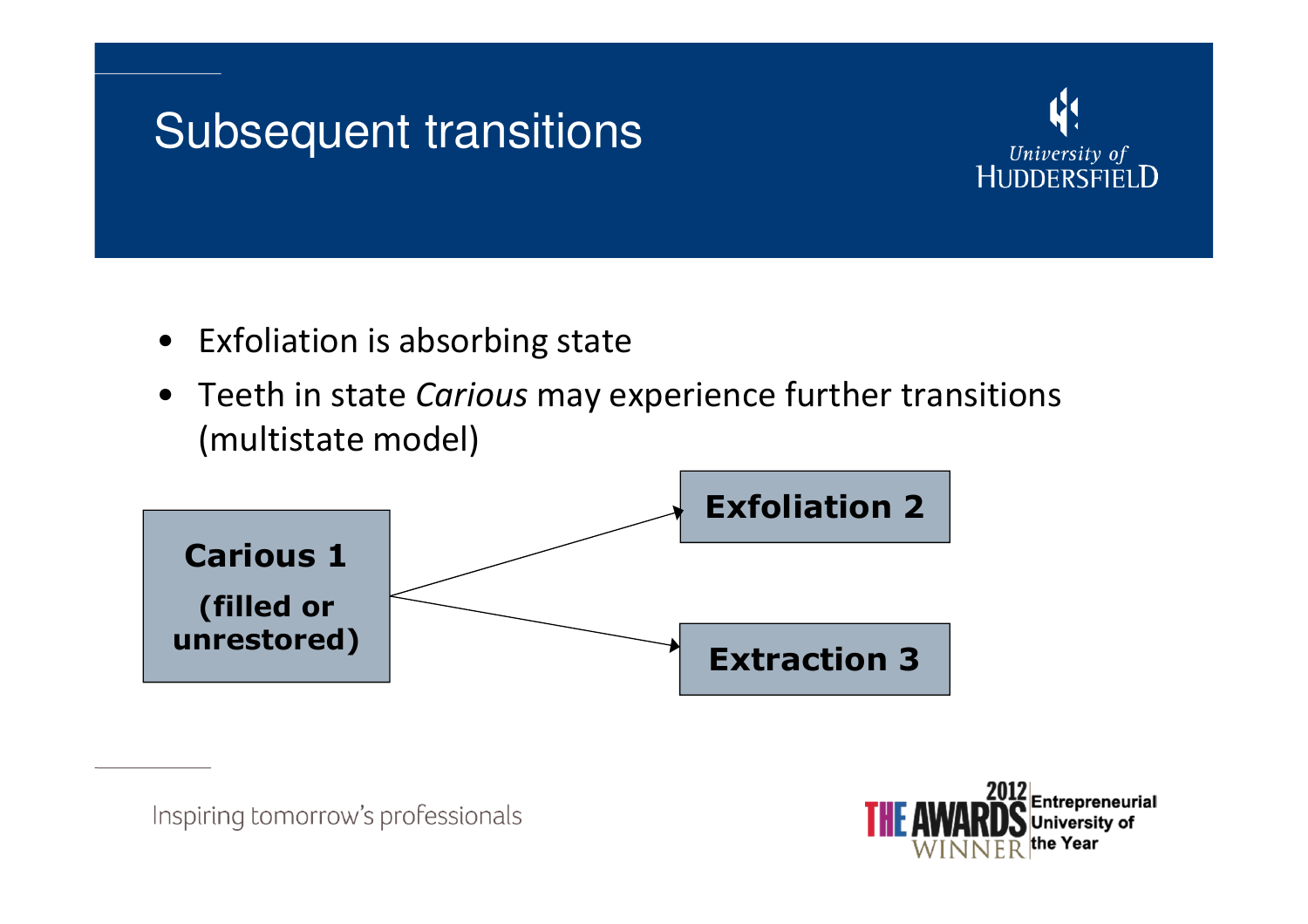# Subsequent transitions



- Extraction is also an absorbing state
- $\bullet$ Filled teeth may subsequently experience further transitions

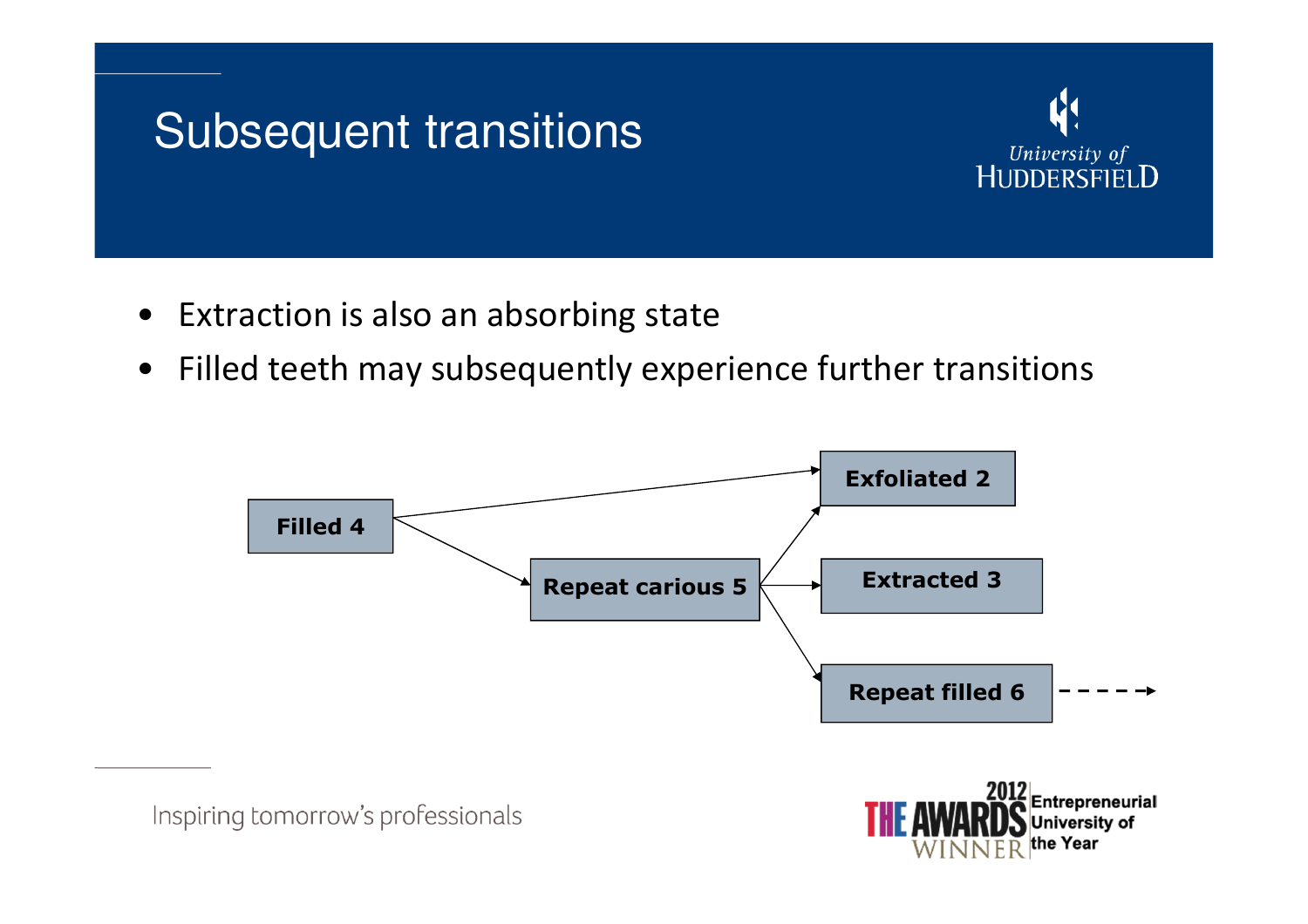## Parametric survival distributions



- Suitability of several candidate parametric distributions for each transition assessed using AIC statistic
- Log-logistic distribution selected for all transitions
- • Parallel 2-level models considered
	- Surfaces within children
	- Teeth within children
- Exploratory logistic regression modelling indicates about 20% of model variance at upper (child) level

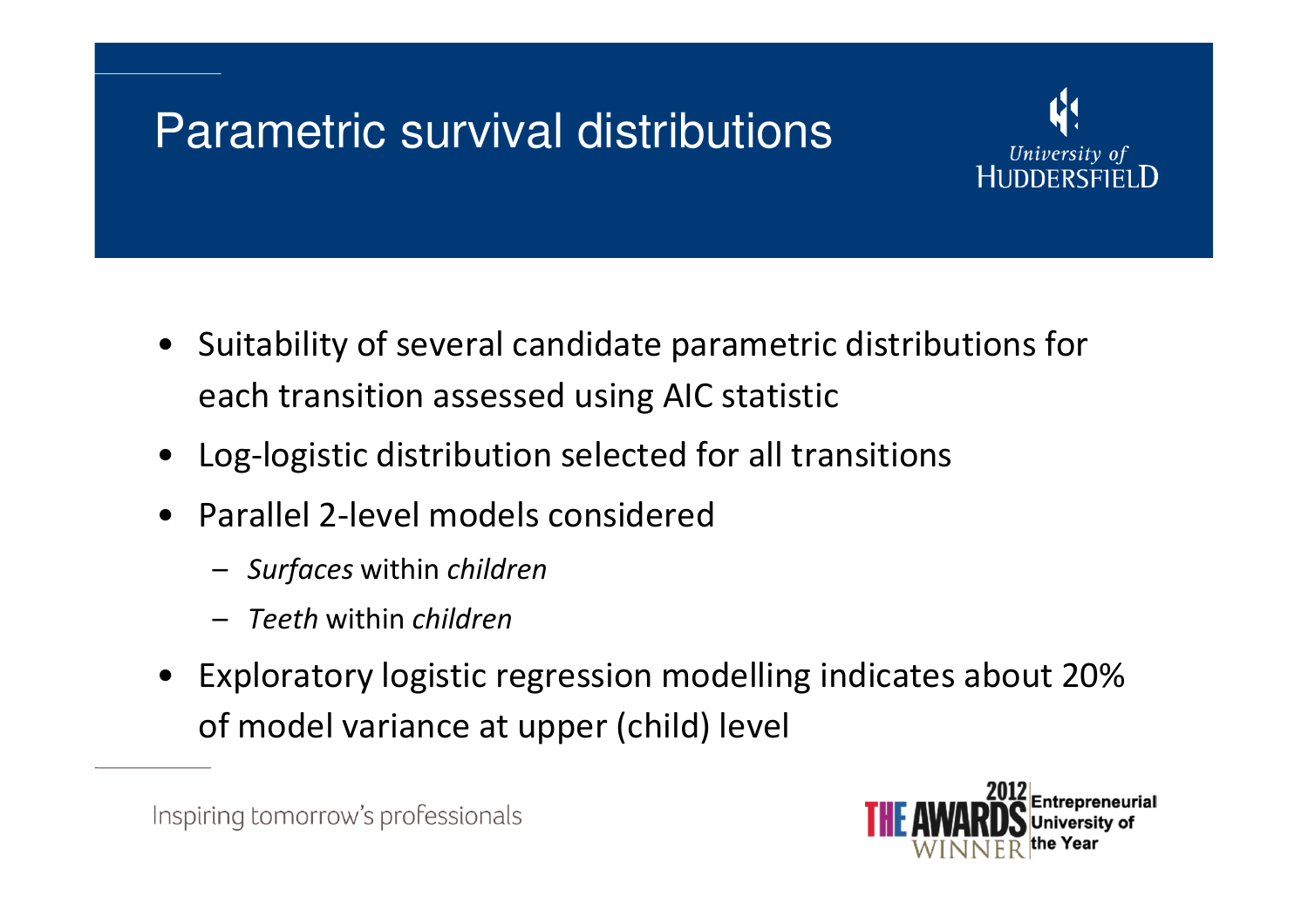### Transitions from sound state 0



- Marginal survival models derived for sound-caries and soundexfoliation transitions
	- Can be interpreted as survival experience to particular risk in the absence of other risks
- Cumulative incidence survival curves also derived
	- Represents survival to particular failure mode in competing risks model
- Some surface-level results illustrated



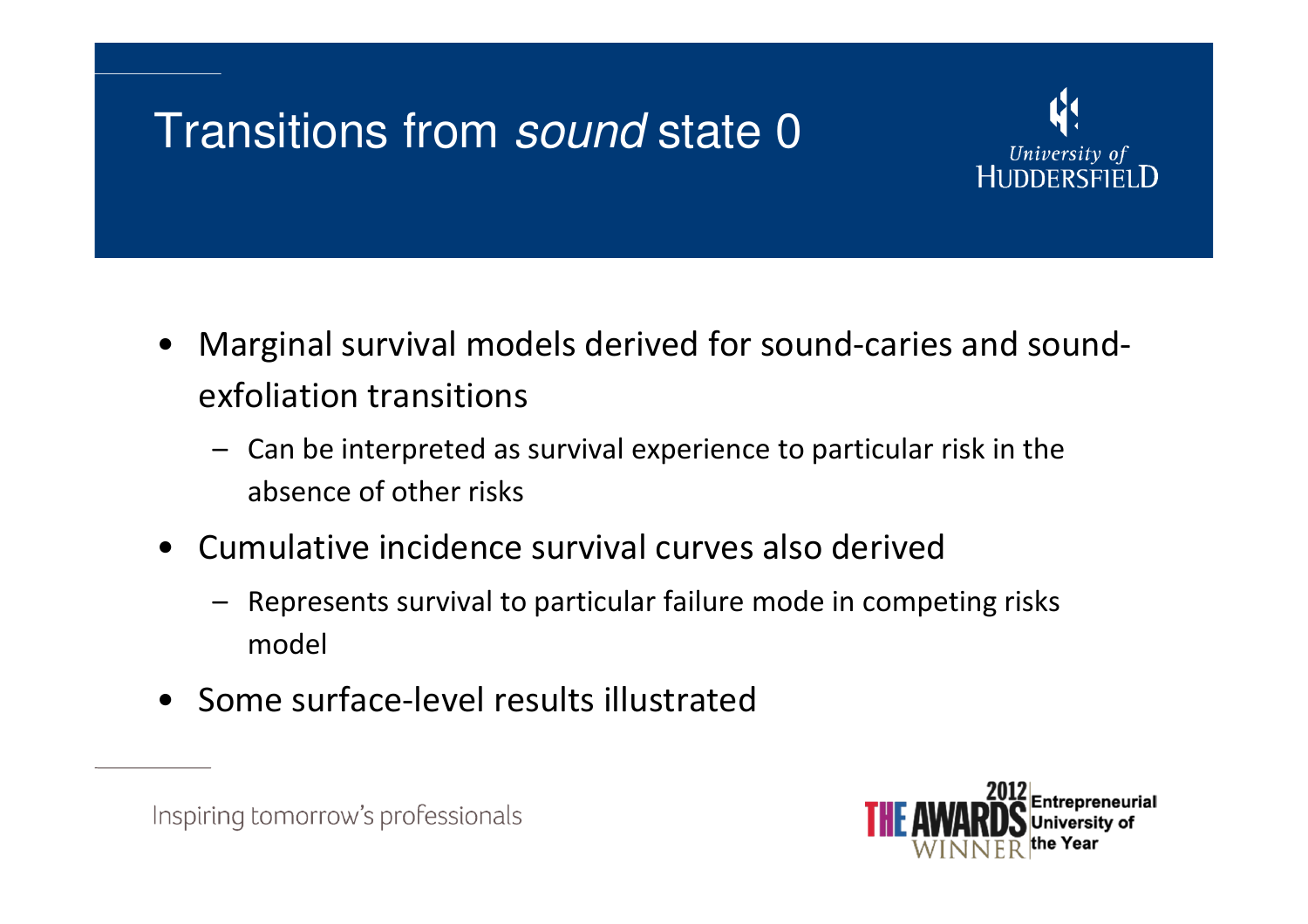



Marginal survival curves for caries and exfoliation

Cumulative incidence survival curves for caries

Survival to caries greatest on non-occlusal tooth surfaces of children with fluoridated water

Surface type and SEC status may also be shown to be statistically significant (teeth/surfaces of children from less deprived areas show better survival experience)

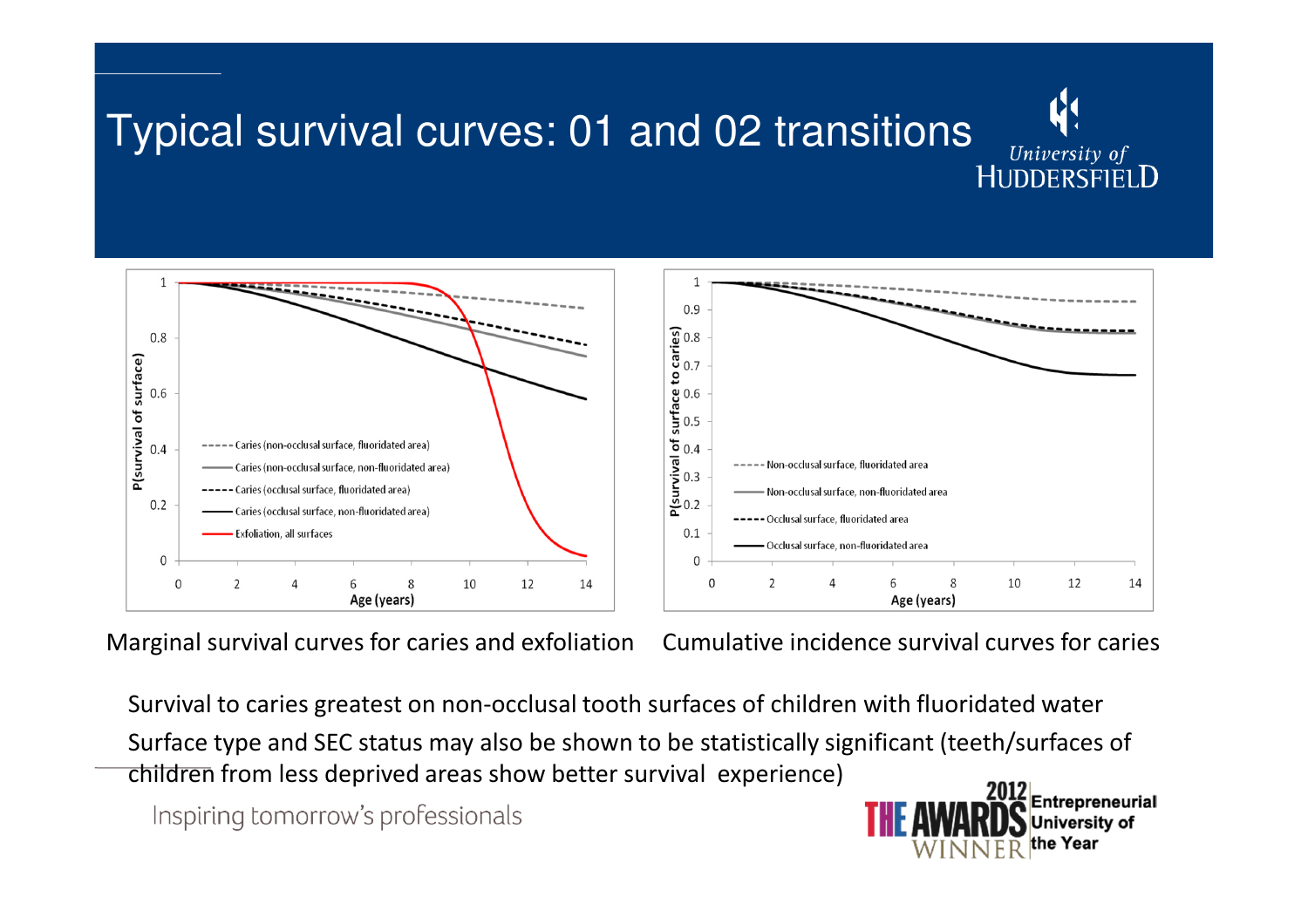# Effect of restoration: 13 and 43 transitions



- • Survival to extraction of restored/unrestored carious primary teeth compared (13 and 43 transitions)
- • Typical tooth-level curves shown



Restored teeth show better survival to extraction at all ages

Some substantive effect of fluoridation also illustrated

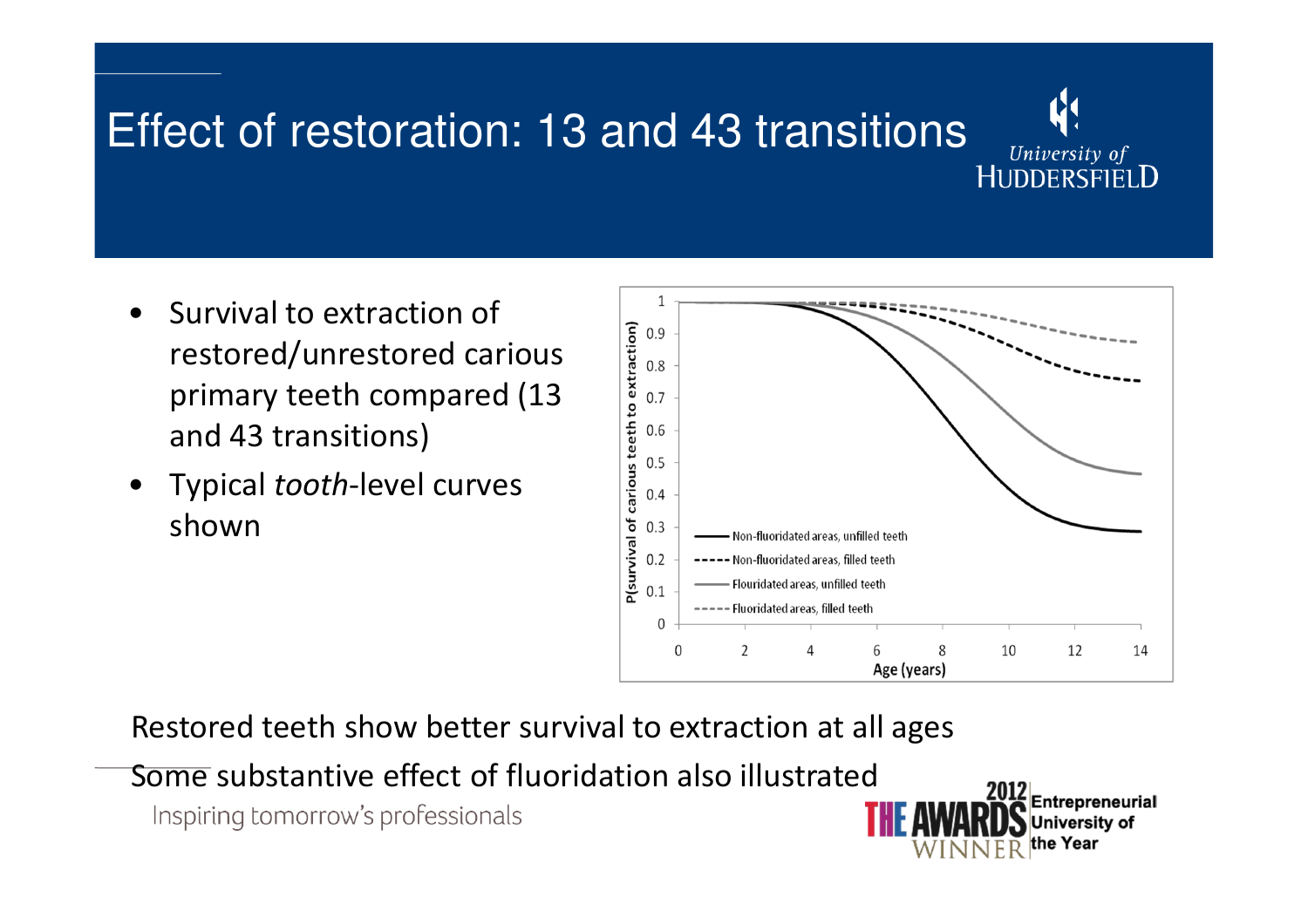# Mean residual decay lifetime (MRDL)



- • Further analysis considers the consequence of allowing symptomless carious primary teeth to remain in the mouth until exfoliation
- • Expressed as function of age when tooth first observed carious
- • Restoration virtually eliminates MRDL, benefitting successional permanent teeth
	- Filling at 8 years saves 2-3 years MRDL
	- Filling at 11 years saves 1-1.5 years MRDL
	- Some substantive effect of fluoridation



MRDL for unrestored teeth

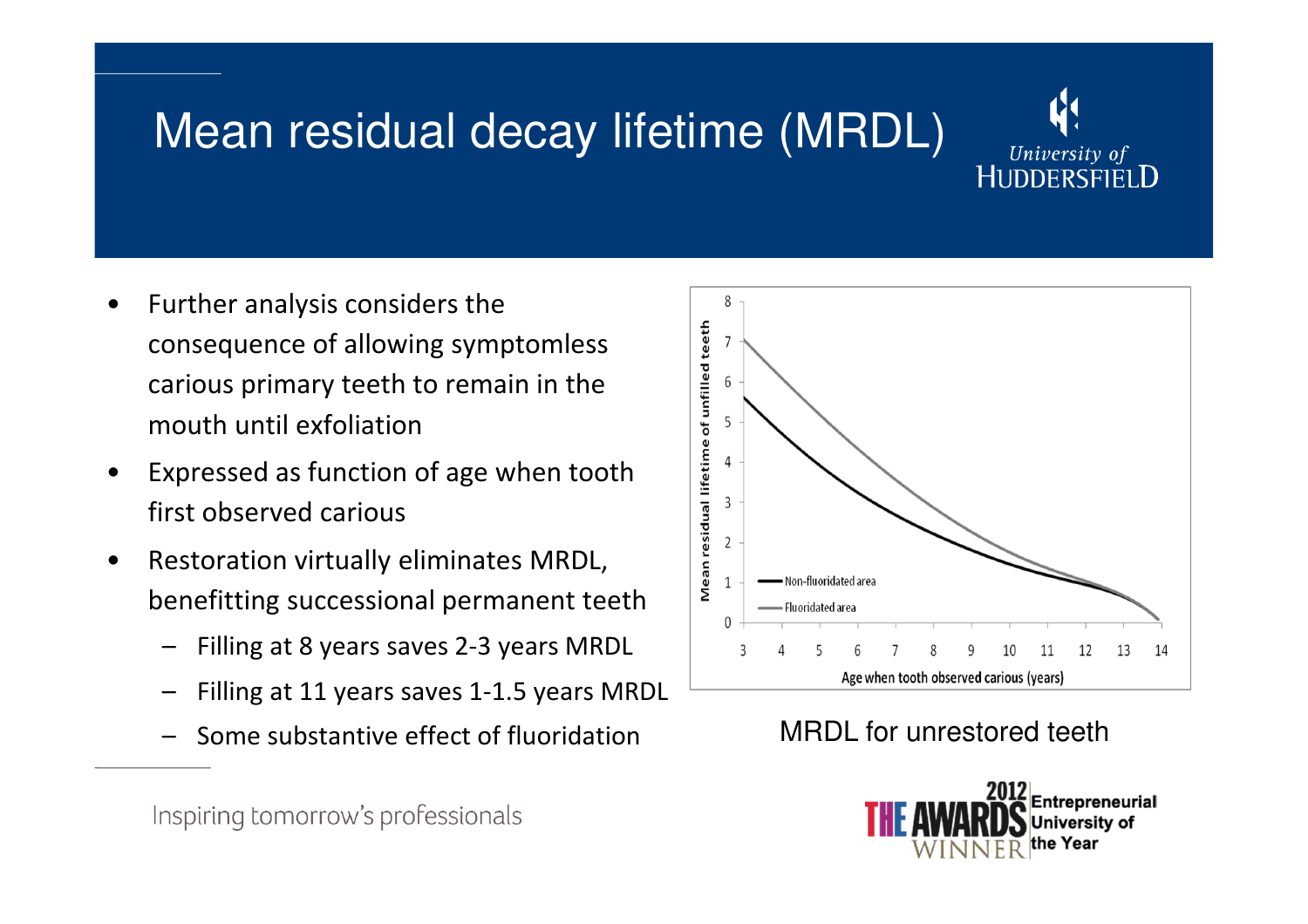#### **Conclusions**



- Restoration of carious primary tooth surfaces substantially increases the likelihood of exfoliation without the need for subsequent further treatment
- Childhood caries is most strongly associated with occlusal surfaces, non-fluoridation and higher levels of socio-economic deprivation
	- Gender and tooth type non-significant in most models
	- Marginal effect of data clustering on inferences of parameter significance